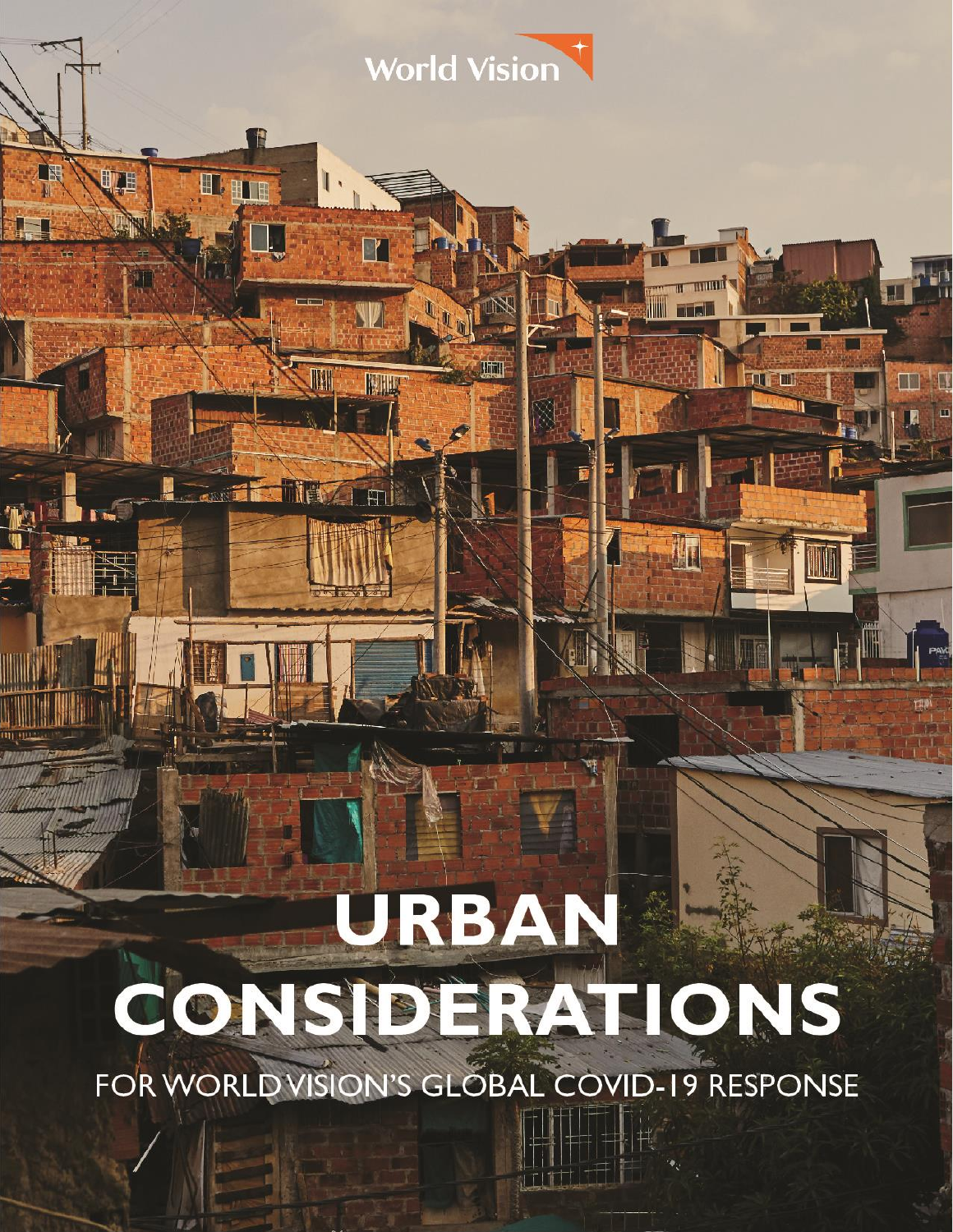# **URBAN CONSIDERATIONS FOR WORLD VISION'S GLOBAL COVID-19 RESPONSE**

*Last updated: 22 April 2020*

*For more info or questions, please reach out to [Aline Rahbany,](mailto:aline_rahbany@wvi.org) Technical Director, Urban Programming*

# **Context**

COVID-19 transmission in cities could impact a significant number of people in a very short time span due to the characteristics of urban environments. While population density in cities might be contributing to fast transmission, [higher densities could be helpful in fighting the pandemic.](https://blogs.worldbank.org/sustainablecities/urban-density-not-enemy-coronavirus-fight-evidence-china?CID=WBW_AL_BlogNotification_EN_EXT) What puts cities at higher risk is poverty and marginalization of specific groups and spaces creating hotspots of the pandemic in urban areas.

- It is estimated that over 1 billion people, globally, live in slums and [urban informal settlements.](https://www.habitatireland.ie/2018/01/1-billion-people-live-slums/) Those are [spaces](http://habitat3.org/wp-content/uploads/Habitat-III-Issue-Paper-22_Informal-Settlements-2.0.pdf) characterized by lack of security of tenure, lack of basic services and infrastructure, inadequate housing, overcrowding and are often situated in geographically and environmentally hazardous locations. Urban slums and informal settlements are usually unrecognized and unaccounted for by city authorities and they can be found in Fragile States as well as low- and middle-income countries.
- The characteristics of urban slums and informal settlements are also shared by dense refugee, internally displaced people (IDPs) and returnees' camps and settlements. However, increasingly more than 60% of world's [refugees](https://www.american.edu/sis/news/20200415-how-refugees-are-especially-vulnerable-to-covid-19.cfm) and [IDPs](https://www.internal-displacement.org/research-areas/urban-displacement) are choosing – if not forced – to live in cities and towns rather than in camps; to be able to access work opportunities and live in dignity. The urban areas that host forcibly displaced persons are most often the poorest urban neighborhoods due to unaffordability of housing elsewhere in the city. Those urban spaces already suffer from several socio-economic challenges and are often marginalized. The situation is much worse for fragile cities impacted by urban gang violence, especially in Latin America.

### **Purpose**

This document serves to provide specific recommendations to the four strategic objectives of WV's global response to COVID-19 in urban contexts; keeping in mind that different countries are in different stages of the transmission and while immediate preventative measures are critically needed, it is also important to start considering what needs to be done beyond prevention and response.

*Important to acknowledge:* Governments are adopting different mechanisms to prevent the spreading of the virus, from complete to partial lockdowns and introducing curfews and penalties on movement. City authorities and municipalities are taking the lead in imposing restrictions at the local level. In cities and towns that are host to slums and informal settlements hosting refugees, IDPs and urban poor, it is important to ensure that no-one is left behind, and no groups are discriminated based on their age, gender, status, nationality or other criteria. Homeless persons, persons living and / or working on streets, persons without birth registration and other "invisible" groups, especially children among them, could easily fall within the cracks in any development or response initiative. Special measures should be considered when responding in areas where those groups exist.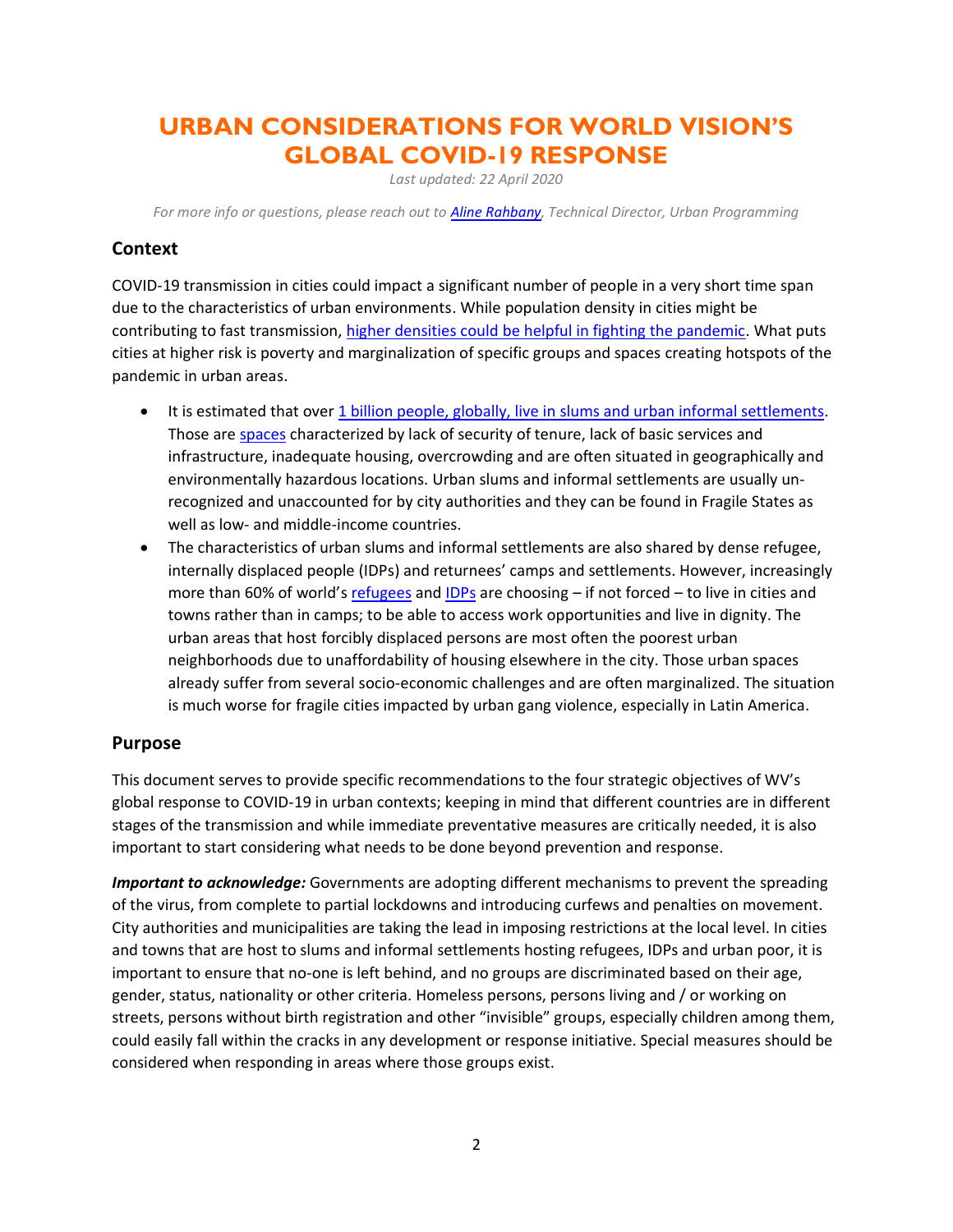## **Specific recommendations to WV's COVID-19 response in urban contexts**

#### **Strategic goal 1: Scale up preventative measures to limit the spread of disease**

- **1. Identify urban hotspots that are high risk locations and likely to be severely impacted by the disease and measures implemented to address it.** Mapping urban slums, informal settlements and low-income dense urban neighborhoods hosting refugees, IDPs and urban poor is the first step towards identifying the groups and spaces that are most likely to be severely impacted by the disease as well as the measures put in place to address it. In slums and informal settlements, there is usually no official data about the number of populations, their needs, etc. It is important that WV partners with local grassroots groups, such as [Slum Dwellers International,](http://skoll.org/organization/slum-dwellers-international/) and faith institutions, when present, that have established trust with the urban residents to ensure the response planning is based on accurate understanding of context and needs. It is important to note the diverse groups who live in those urban spaces, and their respective needs, to be able to respond in a conflict sensitive approach that does no harm and improves social cohesion.
- **2. Within urban hotspots, identify families and individuals that are at highest risk.** In urban slums and informal settlements, multiple families across different generations often share the same household. Additionally, many individuals, including children, might have no access to shelter at all, working and living on the streets. Households that are at highest risk of pandemic are those that have elderly persons and other adults with compromised health conditions caring for children. Ensure those families and individuals are identified and measures are in place to reach them with preventative approaches and rapid response in case of sickness.
- **3. Identify key urban actors, neighborhood leaders and grassroots organizations operating in urban hotspots and ensure they are connected in a two-way communication to key response actors (informing of context issues and opportunities and sharing credible information with local residents).** Consider where a partnership with grassroots organizations can be helpful in assuring reach, relevance or response, and/or greater impact (especially where access of WV staff is limited). In such partnerships, ensure to consider these organizations' existing capabilities, including engagement in monitoring and accountability activities, and create simple written agreements and shared plans. Non-state and informal actors have an equally important role, as local governments in urban governance processes. A local urban leader could be a member of youth group or a faith group, a gang leader, a business owner as well as a local public servant. Any COVID-19 response planning should take this complex urban governance structures into consideration when planning interventions. Legitimacy of urban actors (outside government) should be well understood as it will have implications on the sources of knowledge and information shared in these settings.
- **4. Ensure urban hotspots and high-risk families and individual have access to essential preventative measures.** In informal settlements and urban slums, safe and clean water is in short supply. Water points, toilets and washing facilities are often outside the households, in common spaces, and shared by several households. Quick fix interventions to install handwashing stations, toilets and water points (with appropriate physical distancing measures, when possible or taking turns to access facilities to prevent crowding) should be part of the prevention measures. [UN-Habitat](https://unhabitat.org/a-practical-guide-to-designing-planning-and-executing-citywide-slum-upgrading-programmes) and [Habitat for Humanity](https://www.habitat.org/sites/default/files/documents/solid-ground_slum_upgrading_issue_brief.pdf) are among the key organizations with expertise to partner with for interventions related to slum upgrading and access to essential services in informal settlements. Any distributions of soap, sanitizers, hygiene kits and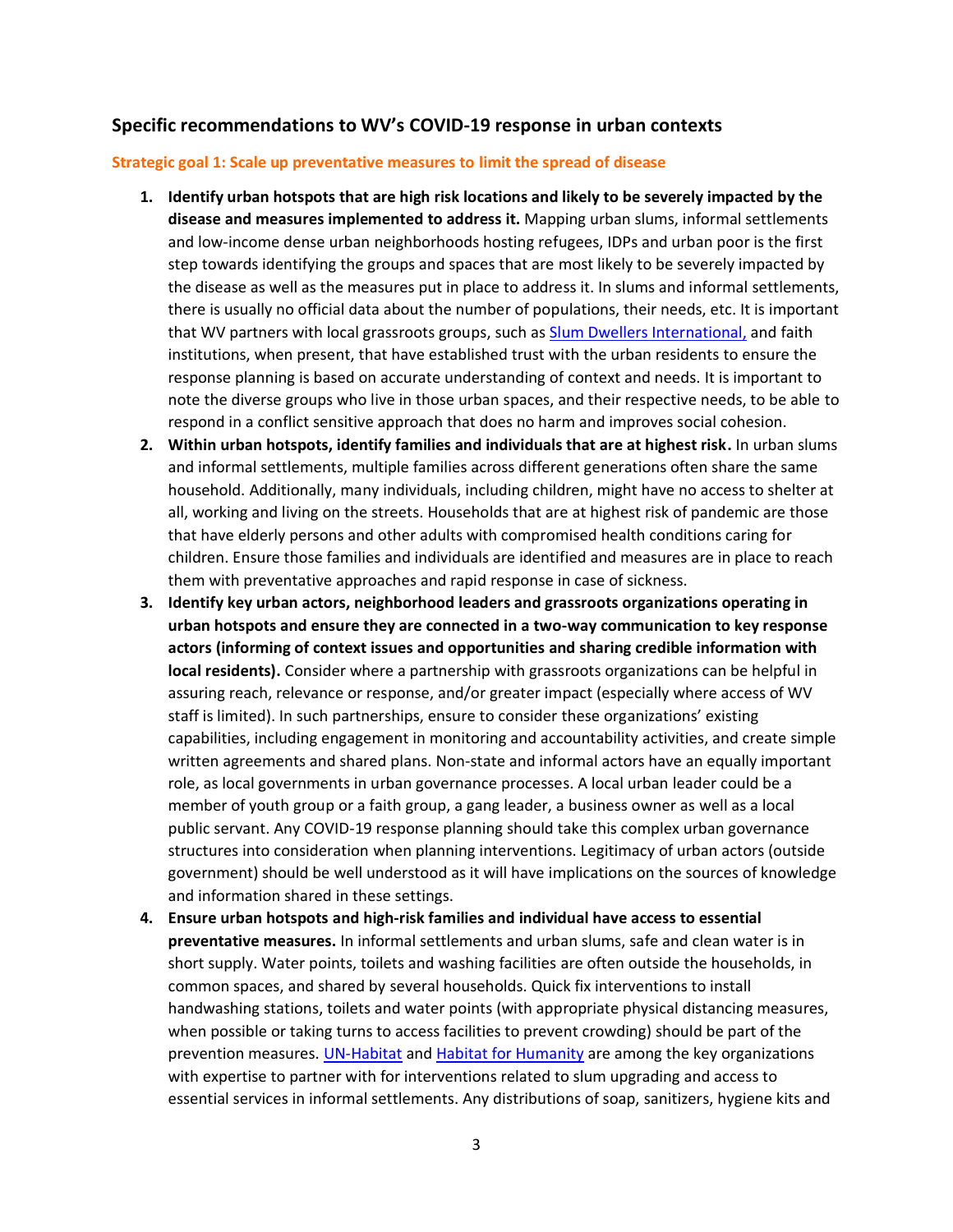other essential items should take individuals and families as unit of measurement to ensure access to everyone; including multiple families that share households and persons living and working on the streets.

**5. Continuously monitor context changes in urban slums and informal settlements.** Creating a two way communication channel directly with urban residents, through social media and other online tools when possible, as well as local grassroots organizations and leaders is essential for continuous monitoring of context changes and ensuring preparedness and prevention measures are in place for different scenarios that can occur as a result.

#### **Strategic goal 2: Strengthen health systems and workers**

- **1. Understand how residents of urban slums and informal settlements access healthcare.**  Proximity to health care facilities in urban contexts does not necessarily mean access. It is important to map who can and cannot access formal and informal health care in those contexts. Access in many urban settings depends on status, as such children not registered at birth, refugees, displaced groups, etc. often don't have access to health services. Mapping available services in those settings, who can access them and what are the gaps and needs is an important first step. Informal providers and local neighborhoods' volunteers can be key in detecting early cases. A response needs to make sure those are included in the target group of health system and workers.
- **2. Ensure urban hotspots are prepared for emergency health care access, isolation spaces and death management procedures.** Residents of urban slums and informal settlements have no formal access to healthcare facilities and services and depend on informal private providers for drugs. Given space is limited, isolation of high risk (and / or infected) individuals at home is not possible. Available burial spaces might not be enough to accommodate high numbers of death in urban slums and informal settlements. It is important during prevention phase to work with local and national governments, civil society organizations and private sector to 1) ensure residents of urban hotspots will have access to medical care when needed, 2) set up [isolation](https://www.refugees-lebanon.org/uploads/poster/poster_158584345053.pdf)  [spaces](https://www.refugees-lebanon.org/uploads/poster/poster_158584345053.pdf) by repurposing existing buildings or setting up tents/other form of accommodation, and 3) develop a protocol in partnership with local actors and grassroots organizations to deal with deaths in a culturally appropriate manner.

# **Strategic goal 3: Support children impacted by COVID-19 through education, child protection, food and livelihoods**

- **1. Understand how children in urban slums and informal settlements access education.** Most children living in low income neighborhoods in cities, urban slums and informal settlements are not enrolled in formal schooling and instead access non-formal education; especially in the case of urban refugees and displaced groups. It is important to understand what education services are available for the urban poor and that measures are in place to ensure continued education as done with formal schooling. Radio programs might be an alternative to TV and internet to reach children in locations where those are not available.
- **2. Ensure children whose caregivers are sick or deceased as a result of the pandemic are cared for and protected.** In urban slums and informal settlements, grandparents are often the main caregiver for children whose parents are busy earning a living. With the risk of death being high for the elderly and those who are pre-disposed for illnesses, many children in urban slums and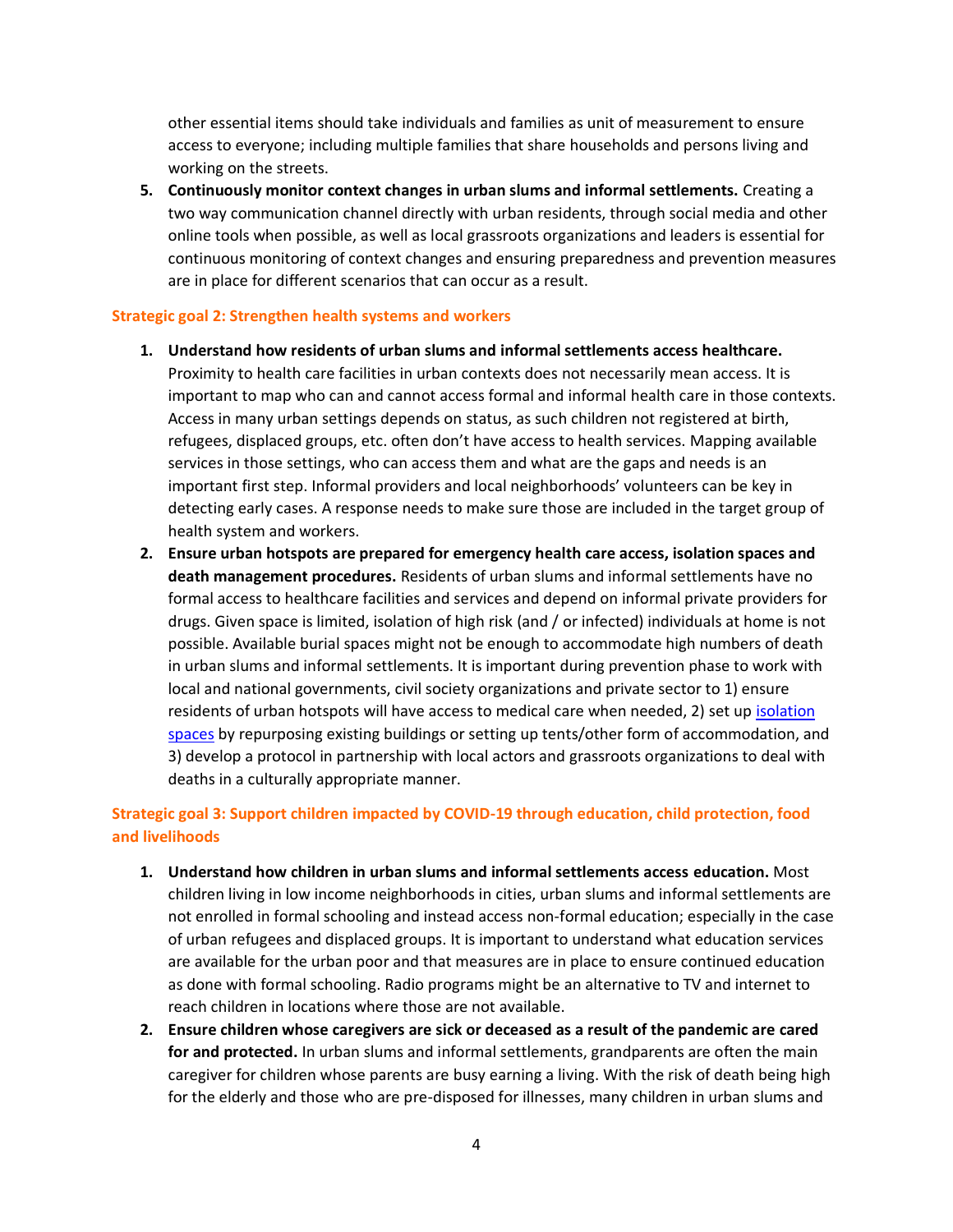informal settlements might end up orphaned or left to care for themselves and their siblings. Those children should be protected and cared for in the most appropriate approach for their context; avoiding institutionalization whenever possible.

- **3. Understand how residents in urban contexts access food.** In urban slums and informal settlements, households are not equipped with spaces to store food. Most residents of slums and informal settlements rely on pre-cooked street foods that are not the healthiest options and can increase risks of non-communicable diseases that put people at risk of developing complications or even dying if contracting the virus. When restrictions on movement are imposed, residents of urban hotspots will no longer be able to access food. Cooking in shared facilities goes against the measures of physical distancing. Understanding context of each urban area is important when identifying what foods should be made available in cases of whole-area lockdowns and quarantines. Emergency food assistance needs to be in place to avoid families and individuals resorting to negative coping mechanisms that might jeopardize the protection of children.
- **4. Understand what jobs urban residents have.** Most residents of urban slums, informal settlements and low-income urban neighborhoods work in the informal sector. They earn daily wage, have no access to savings and no safety nets. Location is key for urban residents who often live close to where they can work. It is important to identify high-risk occupations of urban residents (such as waste pickers or vendors in busy markets) and include them in the prevention items package distributions (PPE, hygiene kits, sanitizers). Distancing vendors from their market will end their livelihoods. Special considerations need to be in place for families depending on informal economy to make a living and care for their children to avoid resorting to negative coping mechanisms and increase in violence. Cash support could be a life-saving approach in these contexts, as well as a resilience building and recovery tool. Delivering livelihood activities and digital/ mobile cash/voucher/ financial assistance programming for multiple needs or sector-specific is advisable. It is important to facilitate access to existing or emerging social safety nets, social protection programmes, and ensure social accountability mechanisms (CVA) are effective. Partnering with local and international businesses to deliver these is essential.

#### **Strategic goal 4: Collaborate and advocate to ensure vulnerable children are protected**

- **1. Facilitate a dialogue between urban residents, their representatives and local and city governments around the measures put in place to limit the spread of the disease, to ensure those are not creating additional pressures on the most vulnerable groups.** Top down policies restricting movement and imposing lockdowns and slum-wide quarantines are likely to lead to an increase in violence and tensions given dire poverty levels in those contexts. Urban residents are highly mobile and often on the move throughout the day, commuting in packed vehicles (minibuses) or on busy streets and in hectic markets. Movement can't be easily controlled as mobility is driven by livelihood options. Short, medium and long-term impact, especially on economic activity, will significantly increase pressures and trigger negative coping mechanisms (e.g. child labor, abuse, etc.). The most marginalized and at-risk groups should be given a voice to influence decisions around measures to address the pandemic for those to be effective at the local level.
- **2. Build on urban residents and local organizations' existing capacity to respond to disasters and ensure good practices are feeding upward into response actors, including local government**